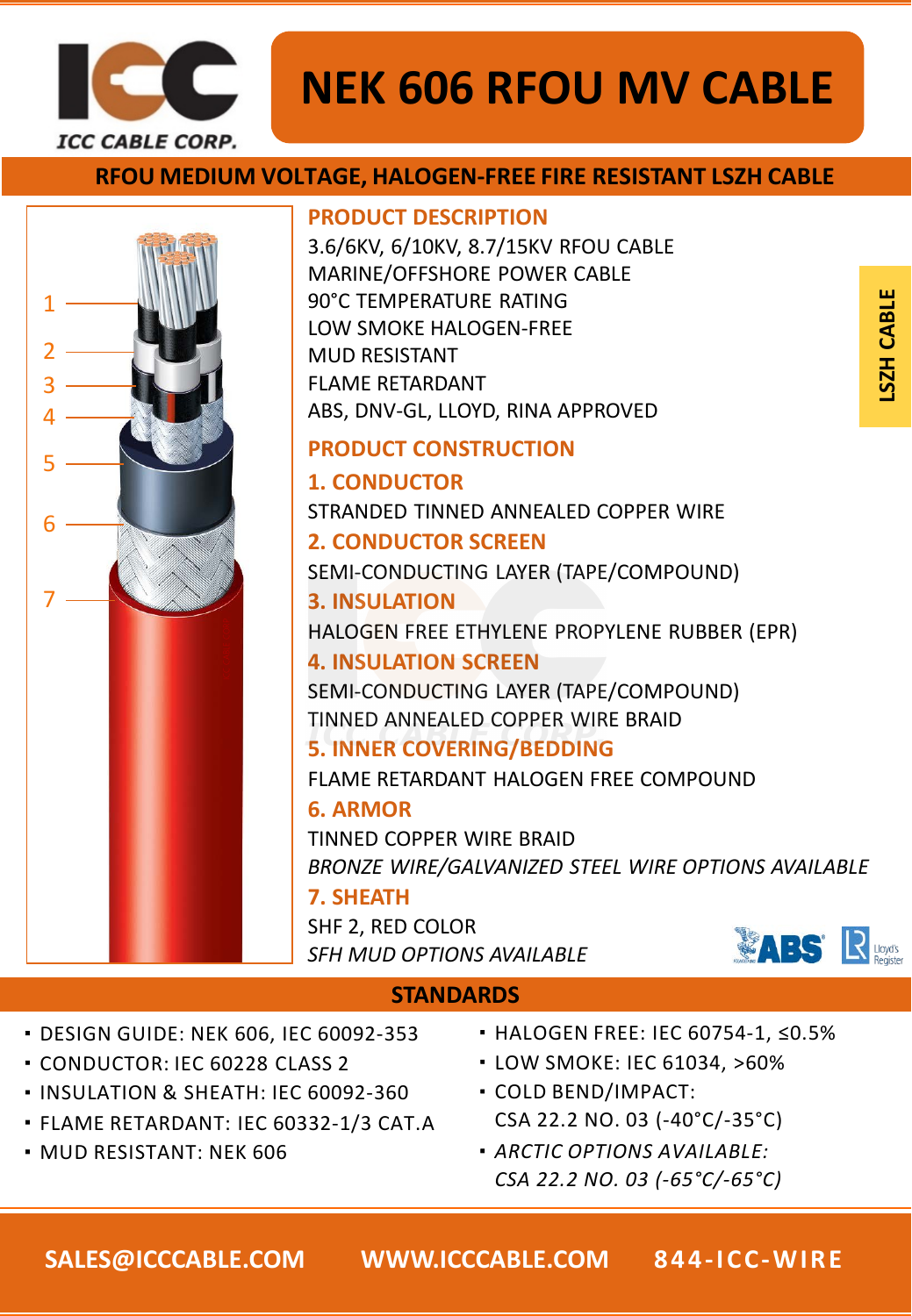

# **RFOU 3.6/6KV, HALOGEN-FREE FIRE RESISTANT LSZH CABLE**

### **3.6/6KV RFOU, SINGLE CONDUCTOR**

|                   | <b>CONDUCTOR</b>     |                      | <b>NOMINAL OD</b> |           | <b>WEIGHT</b> |              |
|-------------------|----------------------|----------------------|-------------------|-----------|---------------|--------------|
| PART NO.          | # OF<br><b>CORES</b> | <b>SIZE</b><br>(MM2) | <b>INCHES</b>     | <b>MM</b> | LBS/MFT       | <b>KG/KM</b> |
| NEK-RFOU1C10-6KV  |                      | 10                   | 0.83              | 21.00     | 497           | 740          |
| NEK-RFOU1C16-6KV  | 1                    | 16                   | 0.87              | 22.20     | 571           | 850          |
| NEK-RFOU1C25-6KV  | 1                    | 25                   | 0.93              | 23.50     | 672           | 1000         |
| NEK-RFOU1C35-6KV  | $\mathbf{1}$         | 35                   | 0.98              | 24.90     | 779           | 1160         |
| NEK-RFOU1C50-6KV  | $\mathbf{1}$         | 50                   | 1.03              | 26.20     | 900           | 1340         |
| NEK-RFOU1C70-6KV  | $\mathbf{1}$         | 70                   | 1.11              | 28.20     | 1095          | 1630         |
| NEK-RFOU1C95-6KV  | 1                    | 95                   | 1.19              | 30.30     | 1330          | 1980         |
| NEK-RFOU1C120-6KV | $\mathbf{1}$         | 120                  | 1.26              | 31.90     | 1539          | 2290         |
| NEK-RFOU1C150-6KV | 1                    | 150                  | 1.34              | 34.10     | 1801          | 2680         |
| NEK-RFOU1C185-6KV | $\mathbf{1}$         | 185                  | 1.42              | 36.10     | 2103          | 3130         |
| NEK-RFOU1C240-6KV |                      | 240                  | 1.56              | 39.70     | 2648          | 3940         |
| NEK-RFOU1C300-6KV | $\mathbf{1}$         | 300                  | 1.70              | 43.10     | 3225          | 4800         |
| NEK-RFOU1C400-6KV |                      | 400                  | 1.88              | 47.70     | 4065          | 6050         |
| NEK-RFOU1C500-6KV | $\mathbf{1}$         | 500                  | 2.01              | 51.00     | 4764          | 7090         |
| NEK-RFOU1C630-6KV | 1                    | 630                  | 2.19              | 55.60     | 5920          | 8810         |

DATA SUBJECT TO NORMAL MANUFACTURING TOLERANCES

AMPACITY BASED ON 45°C AMBIENT TEMPERATURE: 90°C BASED ON IEC 60092-352 TABLE B.4

## **3.6/6KV RFOU, THREE CONDUCTOR**

|                   | <b>CONDUCTOR</b>    |                      |               | <b>NOMINAL OD</b> | <b>WEIGHT</b> |              |
|-------------------|---------------------|----------------------|---------------|-------------------|---------------|--------------|
| PART NO.          | #OF<br><b>CORES</b> | <b>SIZE</b><br>(MM2) | <b>INCHES</b> | <b>MM</b>         | LBS/MFT       | <b>KG/KM</b> |
| NEK-RFOU3C10-6KV  | 3                   | 10                   | 1.54          | 39.10             | 1586          | 2360         |
| NEK-RFOU3C16-6KV  | 3                   | 16                   | 1.63          | 41.50             | 1841          | 2740         |
| NEK-RFOU3C25-6KV  | 3                   | 25                   | 1.75          | 44.50             | 2204          | 3280         |
| INEK-RFOU3C35-6KV | 3                   | 35                   | 1.88          | 47.70             | 2594          | 3860         |
| NEK-RFOU3C50-6KV  | 3                   | 50                   | 2.00          | 50.70             | 3024          | 4500         |
| NEK-RFOU3C70-6KV  | 3                   | 70                   | 2.16          | 54.90             | 3709          | 5520         |
| NEK-RFOU3C95-6KV  | 3                   | 95                   | 2.35          | 59.60             | 4549          | 6770         |
| NEK-RFOU3C120-6KV | 3                   | 120                  | 2.50          | 63.50             | 5315          | 7910         |
| NEK-RFOU3C150-6KV | 3                   | 150                  | 2.64          | 67.10             | 6101          | 9080         |
| NEK-RFOU3C185-6KV | 3                   | 185                  | 2.81          | 71.40             | 7143          | 10630        |
| NEK-RFOU3C240-6KV | 3                   | 240                  | 3.09          | 78.50             | 8863          | 13190        |

DATA SUBJECT TO NORMAL MANUFACTURING TOLERANCES

AMPACITY BASED ON 45°C AMBIENT TEMPERATURE: 90°C BASED ON IEC 60092-352 TABLE B.4

#### **3.6/6KV RFOU, THREE CONDUCTOR + EARTH**

|                    | <b>CONDUCTOR</b>       |                      | <b>EARTH</b>         | <b>NOMINAL OD</b> |           | <b>WEIGHT</b> |       |
|--------------------|------------------------|----------------------|----------------------|-------------------|-----------|---------------|-------|
| PART NO.           | # $OF$<br><b>CORES</b> | <b>SIZE</b><br>(MM2) | <b>SIZE</b><br>(MM2) | <b>INCHES</b>     | <b>MM</b> | LBS/MFT       | KG/KM |
| NEK-RFOU3C25E-6KV  |                        | 25                   | 1E x 16              | 1.75              | 44.50     | 2325          | 3460  |
|                    |                        |                      |                      |                   |           |               |       |
| NEK-RFOU3C35E-6KV  |                        | 35                   | 1E x 25              | 1.90              | 48.30     | 2809          | 4180  |
| NEK-RFOU3C50E-6KV  |                        | 50                   | 1E x 25              | 2.01              | 51.00     | 3225          | 4800  |
| INEK-RFOU3C70E-6KV |                        | 70                   | 1E x 35              | 2.18              | 55.40     | 3985          | 5930  |
| NEK-RFOU3C95E-6KV  |                        | 95                   | 1E x 50              | 2.39              | 60.60     | 4939          | 7350  |
| NEK-RFOU3C120E-6KV |                        | 120                  | 1E x 70              | 2.55              | 64.80     | 5853          | 8710  |
| NEK-RFOU3C150E-6KV |                        | 150                  | 1E x 95              | 2.72              | 69.20     | 6868          | 10220 |
| NEK-RFOU3C185E-6KV |                        | 185                  | 1E x 95              | 2.90              | 73.60     | 7949          | 11830 |
| NEK-RFOU3C240E-6KV |                        | 240                  | 1E x 120             | 3.16              | 80.30     | 9770          | 14540 |

DATA SUBJECT TO NORMAL MANUFACTURING TOLERANCES

AMPACITY BASED ON 45°C AMBIENT TEMPERATURE: 90°C BASED ON IEC 60092-352 TABLE B.4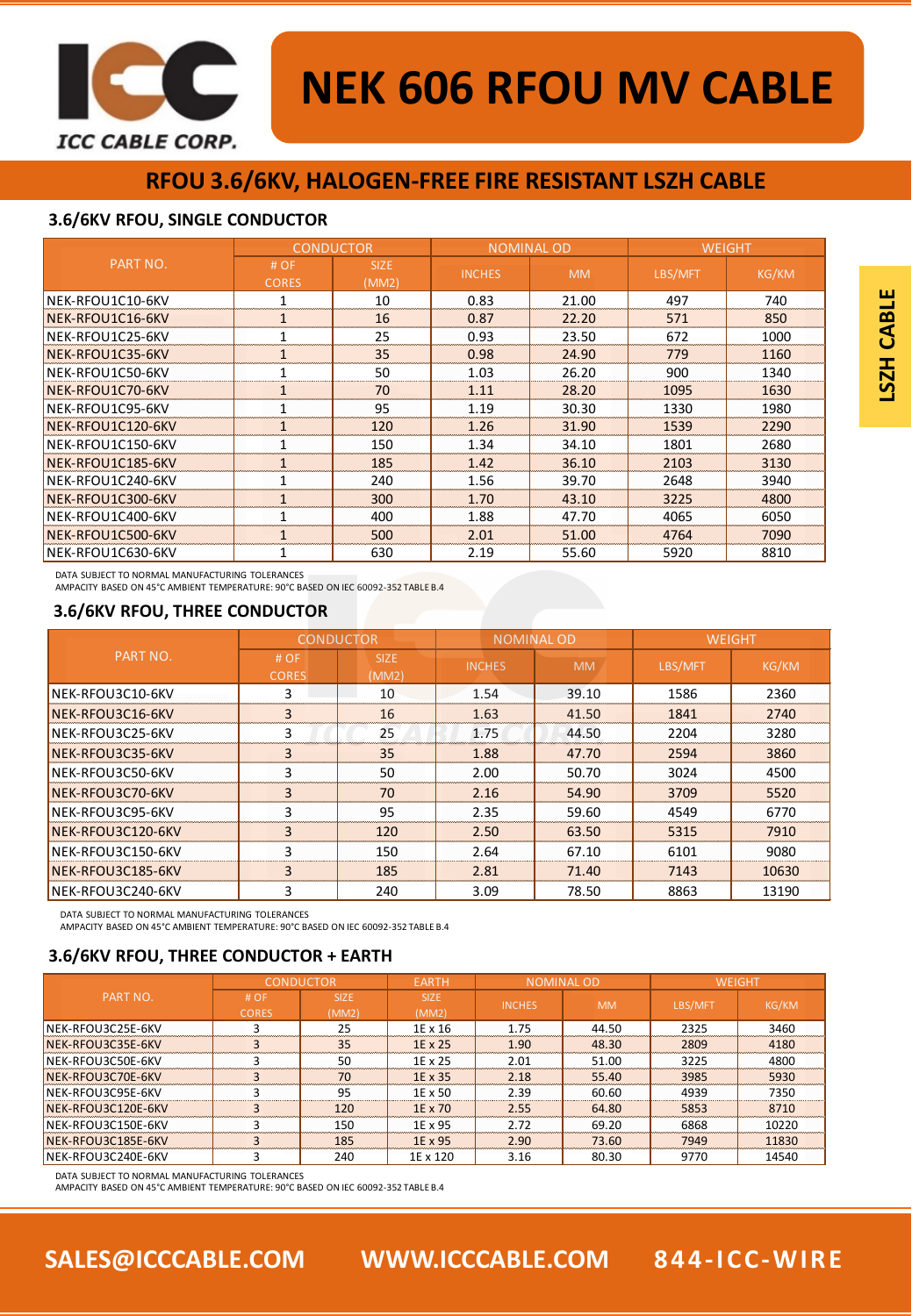

# **NEK 606 RFOU MV CABLE**

# **RFOU 6/10KV, HALOGEN-FREE FIRE RESISTANT LSZH CABLE**

#### **6/10KV RFOU, SINGLE CONDUCTOR**

|                    | <b>CONDUCTOR</b>     |                      |               | <b>NOMINAL OD</b> | <b>WEIGHT</b> |              |
|--------------------|----------------------|----------------------|---------------|-------------------|---------------|--------------|
| PART NO.           | # OF<br><b>CORES</b> | <b>SIZE</b><br>(MM2) | <b>INCHES</b> | <b>MM</b>         | LBS/MFT       | <b>KG/KM</b> |
| NEK-RFOU1C16-10KV  | 1                    | 16                   | 0.95          | 24.00             | 645           | 960          |
| NEK-RFOU1C25-10KV  | $\mathbf{1}$         | 25                   | 1.00          | 25.50             | 759           | 1130         |
| NEK-RFOU1C35-10KV  | $\mathbf{1}$         | 35                   | 1.05          | 26.70             | 860           | 1280         |
| NEK-RFOU1C50-10KV  | $\mathbf{1}$         | 50                   | 1.11          | 28.20             | 995           | 1480         |
| NEK-RFOU1C70-10KV  | 1                    | 70                   | 1.18          | 30.00             | 1189          | 1770         |
| NEK-RFOU1C95-10KV  | $\mathbf{1}$         | 95                   | 1.26          | 32.10             | 1431          | 2130         |
| NEK-RFOU1C120-10KV | $\mathbf{1}$         | 120                  | 1.35          | 34.30             | 1680          | 2500         |
| NEK-RFOU1C150-10KV | $\mathbf{1}$         | 150                  | 1.42          | 36.10             | 1922          | 2860         |
| NEK-RFOU1C185-10KV | $\mathbf{1}$         | 185                  | 1.52          | 38.60             | 2291          | 3410         |
| NEK-RFOU1C240-10KV | $\mathbf{1}$         | 240                  | 1.65          | 41.90             | 2836          | 4220         |
| NEK-RFOU1C300-10KV | 1                    | 300                  | 1.75          | 44.50             | 3333          | 4960         |
| NEK-RFOU1C400-10KV | $\mathbf{1}$         | 400                  | 1.91          | 48.50             | 4126          | 6140         |
| NEK-RFOU1C500-10KV | $\mathbf{1}$         | 500                  | 2.02          | 51.40             | 4798          | 7140         |
| NEK-RFOU1C630-10KV | 1                    | 630                  | 2.21          | 56.00             | 5960          | 8870         |

DATA SUBJECT TO NORMAL MANUFACTURING TOLERANCES

AMPACITY BASED ON 45°C AMBIENT TEMPERATURE: 90°C BASED ON IEC 60092-352 TABLE B.4

## **6/10KV RFOU, THREE CONDUCTOR**

|                           |                     | <b>CONDUCTOR</b>     | <b>NOMINAL OD</b> |           | <b>WEIGHT</b> |              |
|---------------------------|---------------------|----------------------|-------------------|-----------|---------------|--------------|
| PART NO.                  | #OF<br><b>CORES</b> | <b>SIZE</b><br>(MM2) | <b>INCHES</b>     | <b>MM</b> | LBS/MFT       | <b>KG/KM</b> |
| NEK-RFOU3C16-10KV         | 3                   | 16                   | 1.81              | 46.00     | 2170          | 3230         |
| NEK-RFOU3C25-10KV         | 3                   | 25                   | 1.94              | 49.20     | 2567          | 3820         |
| NEK-RFOU3C35-10KV         |                     | 35                   | 2.04              | 51.90     | 2937          | 4370         |
| NEK-RFOU3C50-10KV         | 3                   | 50                   | 2.16              | 54.90     | 3387          | 5040         |
| NEK-RFOU3C70-10KV         | 3                   | 70                   | 2.34              | 59.40     | 4126          | 6140         |
| <b>INEK-RFOU3C95-10KV</b> | 3                   | 95                   | 2.52              | 63.90     | 4973          | 7400         |
| NEK-RFOU3C120-10KV        | 3                   | 120                  | 2.66              | 67.60     | 5739          | 8540         |
| NEK-RFOU3C150-10KV        | 3                   | 150                  | 2.81              | 71.40     | 6572          | 9780         |
| NEK-RFOU3C185-10KV        | 3                   | 185                  | 2.99              | 75.90     | 7667          | 11410        |
| NEK-RFOU3C240-10KV        | 3                   | 240                  | 3.28              | 83.20     | 9569          | 14240        |

DATA SUBJECT TO NORMAL MANUFACTURING TOLERANCES

AMPACITY BASED ON 45°C AMBIENT TEMPERATURE: 90°C BASED ON IEC 60092-352 TABLE B.4

### **6/10KV RFOU, THREE CONDUCTOR + EARTH**

|                     | <b>CONDUCTOR</b>    |                      | <b>EARTH</b>  | <b>NOMINAL OD</b> |           | <b>WEIGHT</b> |       |
|---------------------|---------------------|----------------------|---------------|-------------------|-----------|---------------|-------|
| PART NO.            | #OF<br><b>CORES</b> | <b>SIZE</b><br>(MM2) | SIZE<br>(MM2) | <b>INCHES</b>     | <b>MM</b> | LBS/MFT       | KG/KM |
| NEK-RFOU3C25E-10KV  |                     | 25                   | 1E x 16       | 1.94              | 49.20     | 2701          | 4020  |
| NEK-RFOU3C35E-10KV  |                     | 35                   | 1E x 25       | 2.06              | 52.20     | 3145          | 4680  |
| NEK-RFOU3C50E-10KV  |                     | 50                   | 1E x 25       | 2.16              | 54.90     | 3575          | 5320  |
| NEK-RFOU3C70E-10KV  |                     | 70                   | 1E x 35       | 2.34              | 59.50     | 4381          | 6520  |
| NEK-RFOU3C95E-10KV  |                     | 95                   | 1E x 50       | 2.54              | 64.40     | 5335          | 7940  |
| NEK-RFOU3C120E-10KV |                     | 120                  | 1E x 70       | 2.70              | 68.60     | 6276          | 9340  |
| NEK-RFOU3C150E-10KV |                     | 150                  | 1E x 95       | 2.90              | 73.60     | 7385          | 10990 |
| NEK-RFOU3C185E-10KV |                     | 185                  | 1E x 95       | 3.04              | 77.30     | 8413          | 12520 |
| NEK-RFOU3C240E-10KV |                     | 240                  | 1E x 120      | 3.33              | 84.60     | 10456         | 15560 |

DATA SUBJECT TO NORMAL MANUFACTURING TOLERANCES

AMPACITY BASED ON 45°C AMBIENT TEMPERATURE: 90°C BASED ON IEC 60092-352 TABLE B.4

**SALES@ICCCABLE.COM WWW.ICCCABLE.COM 844-ICC-WIRE**